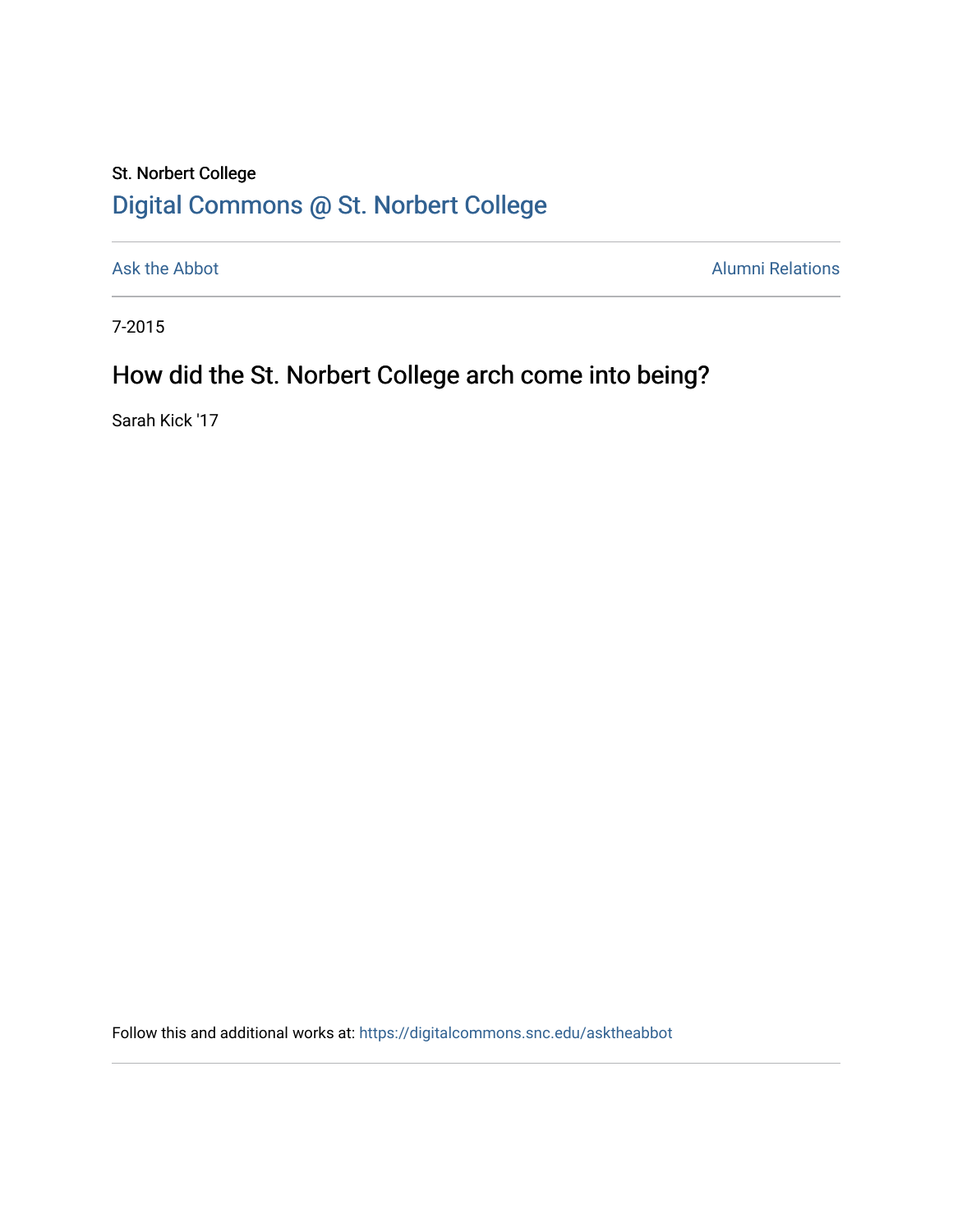

[Academics](https://www.snc.edu/academics) [Admission](https://www.snc.edu/admission) [Campus Life](https://www.snc.edu/campuslife) [Living Norbertine](https://www.snc.edu/livingnorbertine) [Athletics](https://www.snc.edu/athletics) [About](https://www.snc.edu/about)

Q

Giving

to SNC

[Alumni](https://www.snc.edu/alumni/)  $\geq$  [Ask the Abbot](https://www.snc.edu/alumni/abbot/)  $\geq$  July 2015 合

### [Alumni](https://www.snc.edu/alumni/index.html)

[Events & Reunions](https://www.snc.edu/alumni/event/index.html) [Behind the Arch](https://www.snc.edu/alumni/event/behindthearch/) [Benefits and Services](https://www.snc.edu/alumni/benefits.html) [Get Involved](https://www.snc.edu/alumni/getinvolved.html) [Give to SNC](http://giving.snc.edu/) [Alumni Awards](https://www.snc.edu/alumni/awards/index.html) [Knight Lights](https://www.snc.edu/alumni/knightlights/index.html) [Alumni-Owned](https://www.snc.edu/alumni/directory/index.html) [Businesses Network](https://www.snc.edu/alumni/directory/index.html) [Alumni Board](https://www.snc.edu/alumni/alumniboard.html) [Student Alumni](https://www.snc.edu/alumni/saa.html) [Ambassadors](https://www.snc.edu/alumni/saa.html) [Staff](https://www.snc.edu/alumni/contactus.html)

# July 2015 Question:

Dear Abbot Pennings,

How did the St. Norbert College arch come into being?

Sarah Kick '17

#### Answer:

My dear Sarah,

Thank you for your inquiry. I find I'm simply astounded that this interesting question has not been asked of me before now!

The St. Norbert College arch that so beautifully frames the approach to Main Hall is unquestionably high on the list of desirable backgrounds for students, alumni, families and others seeking photographic mementoes of their time on campus. As a matter of fact, I have heard tell that alumni couples have found this scene on campus to be unmatched for their proposals of marriage!

Those who have frequented campus within the last two decades might easily believe that the arch has been a part of our cherished campus for quite some time. However, it was not until 1993 that the structure came into being, satisfying a longfelt need for a clearly defined entrance to the college. Long-felt indeed, since this was some 95 years after my founding of the college!

The iconic 1,400 pound wrought-iron structure adorned with hand-pounded bronze leaves was designed by a Wisconsin



### Ask The Abbot

As the founder of St. Norbert College, and having a prime seat in the center of campus throughout the years, I, Abbot Bernard Pennings, hold the answers to many of your burning questions about the college. [Submit Your Question](https://www.snc.edu/alumni/abbot/index.html)